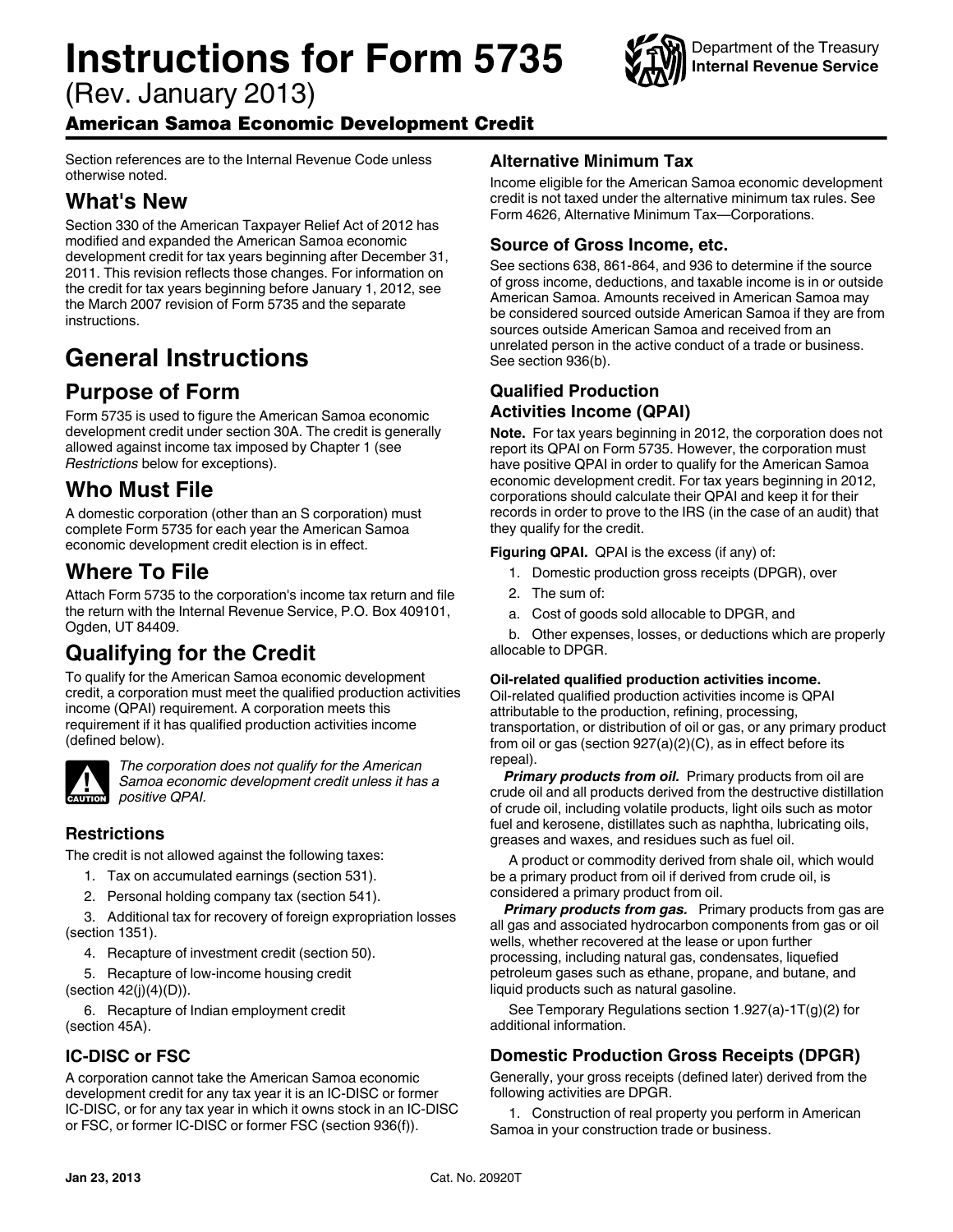2. Engineering or architectural services you perform in American Samoa in your engineering or architectural services trade or business for the construction of real property in American Samoa.

3. Any lease, rental, license, sale, exchange, or other disposition of the following.

a. Qualifying production property you manufacture, produce, grow or extract in whole or in significant part in American Samoa. See *Qualifying Production Property* and *Manufacturing, Producing, Growing, or Extracting,* below, for details.

b. Any qualified film you produce.

c. Electricity, natural gas, or potable water you produce in American Samoa.

In general, gross receipts derived from the following activities are not DPGR.

Activities not attributable to the actual conduct of a trade or business.

The sale of food and beverages you prepare at a retail establishment.

The lease, rental, or license of property between certain persons treated as a single employer.

The lease, rental, license, sale, exchange, or other disposition of land.

The transmission or distribution of electricity, natural gas, or potable water.

Advertising and product-placement; however, see Regulations section 1.199-3(i)(5)(ii) for exceptions.

Customer and technical support, telephone and other telecommunications services, online services (including Internet access services, online banking services, providing access to online electronic books, newspapers, and journals) and other similar services; however, see Regulations section 1.199-3(i)(6) (iii) for exceptions.

**Gross receipts.** Gross receipts include the following amounts from your trade or business activities.

Total sales (net of returns and allowances).

Amounts received for services, not including wages received as an employee.

 $\bullet$  Income from incidental or outside sources (including sales of business property).

Gross receipts are generally not reduced by the:

Cost of goods sold, or

Adjusted basis of property (other than capital assets) sold or otherwise disposed of, if such property is described in section 1221(a)(1) through (5).

**Allocation of gross receipts.** You generally must allocate your gross receipts between DPGR and non-DPGR. Allocate gross receipts using a reasonable method that accurately identifies gross receipts that are DPGR. However, if less than 5% of your gross receipts are non-DPGR, you can treat all of your gross receipts as DPGR. Also, if less than 5% of your gross receipts are DPGR, you can treat all of your gross receipts as non-DPGR.

For details, see Regulations section 1.199-1(d).

#### **Qualifying Production Property**

The following are qualifying production property.

- Tangible personal property.
- Computer software.
- Sound recordings.

**Tangible personal property.** Tangible personal property includes any tangible property other than land, buildings (including structural components), computer software, sound recordings, qualified films, electricity, natural gas, or potable water. Tangible personal property also includes any gas (other than natural gas), chemical, and similar property, such as steam, oxygen, hydrogen, or nitrogen.

Machinery, printing presses, transportation and office equipment, refrigerators, grocery counters, testing equipment, display racks and shelves, and neon and other signs that are contained in or attached to a building constitute tangible personal property.

**Note.** Local law does not control whether property is tangible personal property.

See Regulations section 1.199-3(j)(2) for more information.

**Computer software.** In general, computer software includes the following:

Any program, routine, or sequence of machine-readable code that is designed to cause a computer to perform a desired function or set of functions, and the documentation required to describe or maintain that program or routine. An electronic book online or for download does not constitute computer software.

Machine-readable code for (a) video games or similar programs, (b) equipment that is an integral part of other property, and (c) typewriters, calculators, adding and accounting machines, copiers, duplicating equipment, and similar equipment, even if the program is not designed to operate on a computer as defined in section 168(i)(2)(B).

• Computer programs including, but not limited to, operating systems, executive systems, monitors, compilers and translators, assembly routines, utility programs, and application programs.

Any incidental and ancillary rights that are necessary for the acquisition of the title to, the ownership of, or the right to use computer software, and that are used only in connection with that specific software. These incidental and ancillary rights are not included in the definition of a trademark or trade name under Regulations section 1.197-2(b)(10)(i).

**Exception.** Computer software does not include any data or information base unless the data or information base is in the public domain and is incidental to a computer program.

**Example.** If a word processing program includes a dictionary feature that may be used to spell-check a document, then the entire program (including the dictionary feature) is a computer software program regardless of the form in which the dictionary feature is maintained or stored.

See Regulations section 1.199-3(j)(3) for more information.

**Sound Recordings.** Sound recordings include any works that result from the fixation of a series of musical, spoken, or other sounds. The definition of sound recordings is limited to the master copy of the recordings (or other copy from which the holder is licensed to make and produce copies), and if the medium (such as compact discs, tapes, or other phonorecordings) in which the sounds may be embodied is tangible, then the medium is considered tangible personal property.

**Exception.** Sound recordings do not include the creation of copy-righted material in a form other than a sound recording, such as lyrics or music composition.

See Regulations section 1.199-3(j)(4) for more information.

**Qualified film.** A qualified film is any motion picture film, video tape, or live or delayed television programming, for which 50% or more of the total compensation required to produce the film is paid for services performed by actors, production personnel, directors, and producers in American Samoa.

A qualified film includes the copyrights, trademarks, or other intangibles related to the film. Also, QPAI includes gross receipts from the production of a qualified film regardless of the methods and means by which the film is distributed.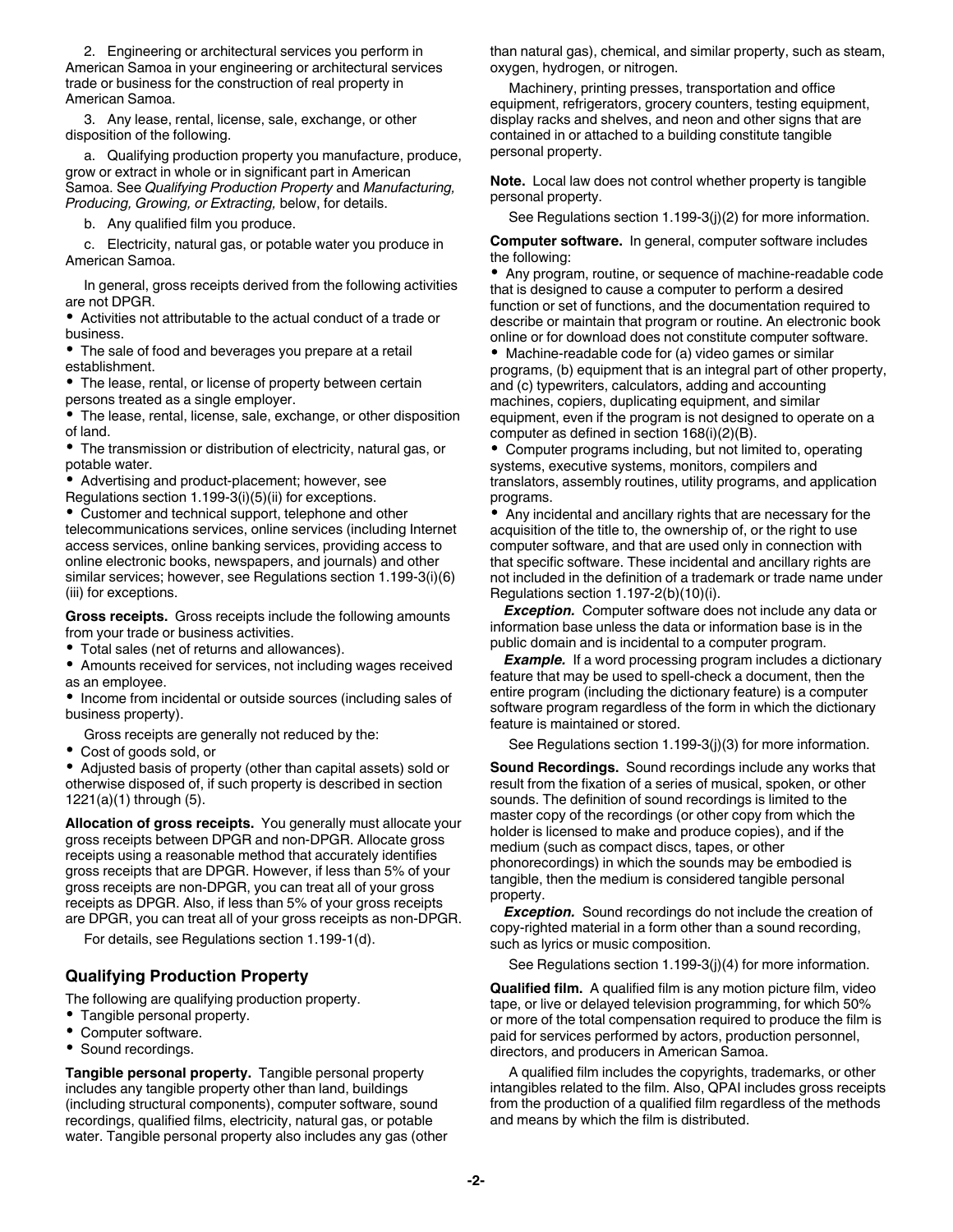See section 199(c)(6) and Regulations section 1.199-3(k) for more information.

## **Manufacturing, Producing, Growing, or Extracting**

Manufacturing, producing, growing, and extracting (MPGE) generally include the following trade or business activities.

Activities related to manufacturing, producing, growing, extracting, installing, developing, improving, and creating qualifying production property.

Making qualifying production property out of scrap, salvage, or junk material, or from new or raw material by processing, manipulating, refining, or changing the form of an article, or by combining or assembling two or more articles.

Cultivating soil, raising livestock, fishing, and mining minerals.

Storage, handling, or other processing activities (other than transportation activities) in American Samoa related to the sale, exchange, or other disposition of agricultural products, provided the products are consumed in connection with, or incorporated into, manufacturing, producing, growing, or extracting qualifying production property whether or not by the taxpayer.

For details, see Regulations section 1.199-3(e).

## **Cost of Goods Sold**

Cost of goods sold is a component of QPAI and it includes the:

- Cost of goods sold to customers, and
- Adjusted basis of non-inventory property you sold or otherwise disposed of in your trade or business.

**Allocation of cost of goods sold.** Generally, you must allocate your cost of goods sold between DPGR and non-DPGR using a reasonable method. If you use a method to allocate gross receipts between DPGR and non-DPGR, the use of a different method to allocate cost of goods sold will not be considered reasonable, unless it is more accurate. However, if you qualify to use the small business simplified overall method, you can use it to apportion both cost of goods sold and other deductions, expenses, and losses between DPGR and non-DPGR.

For details, see Regulations section 1.199-4.

**Form W-2 wages.** To determine the amount of Form W-2 wages to include in cost of goods sold, see *Wage expense included in cost of goods sold,* later.

#### **Other Deductions, Expenses, or Losses**

Other deductions, expenses, or losses include all deductions, expenses, or losses (other than cost of goods sold and employee business expenses) from a trade or business.

**Allocation and apportionment of other deductions, expenses, or losses.** You can generally use one of the following three methods to allocate and apportion other trade or business deductions, expenses, or losses between DPGR and non-DPGR.

- Small business simplified overall method.
- Simplified deduction method.
- Section 861 method.

However, do not allocate and apportion a net operating loss deduction or deductions not attributable to the conduct of a trade or business to DPGR under any of the methods.

#### **Small Business Simplified Overall Method**

You generally can use the small business simplified overall method to apportion cost of goods sold and other deductions, expenses, and losses between DPGR and non-DPGR if you meet any of the following tests.

You are engaged in the trade or business of farming and are not required to use the accrual method of accounting (see section 447).

Your average annual gross receipts (defined below) are \$5 million or less.

You are eligible to use the cash method of accounting under Rev. Proc. 2002-28. You can find Rev. Proc. 2002-28 on page 815 of I.R.B. 2002-18 at *[www.irs.gov/pub/irs-irbs/](http://www.irs.gov/pub/irs-irbs/irb02-18.pdf) [irb02-18.pdf.](http://www.irs.gov/pub/irs-irbs/irb02-18.pdf)*

Under the small business simplified overall method, your total cost of goods sold and other deductions, expenses, and losses are ratably apportioned between DPGR and non-DPGR based on relative gross receipts.

*Example.* Your total cost of goods sold and other trade or business deductions, expenses, or losses are \$400 and do not include a net operating loss deduction. You have \$1,000 total gross receipts and \$750 DPGR. Your DPGR equal 75% of your total gross receipts. Under the small business simplified overall method, you subtract \$300 (\$400  $\times$  .75) of your total cost of goods sold and other trade or business deductions, expenses, or losses from your DPGR to figure your QPAI, which is \$450 (\$750 minus \$300).

**Average annual gross receipts.** For this purpose, your average annual gross receipts are your average annual gross receipts for the preceding 3 tax years. If your business has not been in existence for 3 tax years, base your average on the period it has existed. Include any short tax years by annualizing the short tax year's gross receipts by (a) multiplying the gross receipts for the short period by 12 and (b) dividing the result by the number of months in the short period.

**Oil-related production activities.** If you have oil-related qualified production activities income and you choose to use the small business simplified overall method, you must allocate part of these costs to DPGR from oil-related production activities to determine oil-related QPAI.

#### **Simplified Deduction Method**

You generally can use the simplified deduction method to apportion other deductions, expenses, and losses (but not cost of goods sold) between DPGR and non-DPGR if you meet either of the following tests.

Your total trade or business assets at the end of your tax year are \$10 million or less.

Your average annual gross receipts (defined above) are \$100 million or less.

Under the simplified deduction method, your other trade or business deductions, expenses, or losses are ratably apportioned between DPGR and non-DPGR based on relative gross receipts.

**Example.** Your total other trade or business deductions, expenses, or losses are \$400 and do not include a net operating loss. You have \$240 of cost of goods sold allocable to DPGR. You have \$1,000 total gross receipts and \$600 DPGR. Your DPGR equal 60% of your total gross receipts. Under the simplified deduction method, you subtract \$240 (\$400  $\times$  .60) of your total other trade or business deductions, expenses, or losses from your DPGR to figure your QPAI, which is \$120 (\$600 minus \$240 minus \$240).

**Oil-related production activities.** If you have oil-related qualified production activities income and you choose to use the simplified deduction method, you must allocate part of these costs to DPGR from oil-related production activities to determine oil-related QPAI.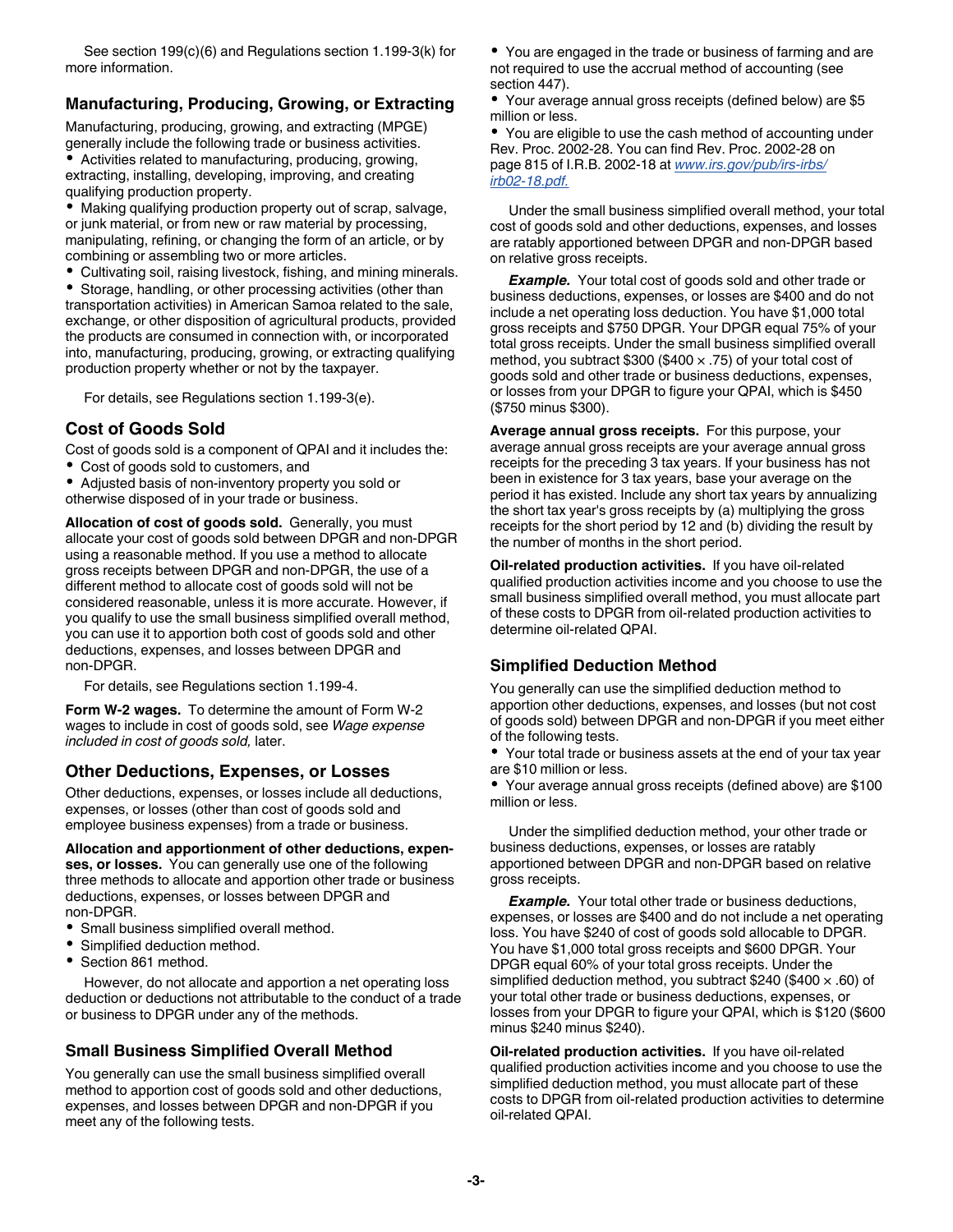#### **Section 861 Method**

You do not have to meet any tests to use the section 861 method. Under the section 861 method, you generally must apply the rules of the section 861 regulations to allocate and apportion other trade or business deductions, expenses, or losses between DPGR and non-DPGR. Section 199 is treated as an "operative section" described in Regulations section 1.861-8(f).

For details, see Regulations section 1.199-4(d).

For guidance on automatic approval to change certain elections relating to the apportionment of interest expense and research and experimentation expenditures, see Rev. Proc. 2006-42. You can find Rev. Proc. 2006-42 on page 931 of I.R.B. 2006-47 at *[www.irs.gov/pub/irs-irbs/irb06-47.pdf.](http://www.irs.gov/pub/irs-irbs/irb06-47.pdf)*

**Oil-related production activities.** If you have oil-related qualified production activities income, apply the rules of section 861 to determine the amount of other trade or business deductions, expenses, or losses to deduct for purposes of determining oil-related QPAI.

## **Figuring Form W-2 Wages**

You figure Form W-2 wages in two steps. First, you must determine the amount of wages to classify as Form W-2 wages under Regulations section 1.199-2(e)(1). Second, you must figure Form W-2 wages that are properly allocable to DPGR.

You can figure Form W-2 wages that are properly allocable to DPGR using one of the safe harbor methods discussed under *Form W-2 Wages Allocable to DPGR,* below. Also, you can use any reasonable method based on all the facts and circumstances.

You can use one of the following three methods to determine the amount of wages to classify as Form W-2 wages under Regulations section 1.199-2(e)(1).

- Unmodified box method.
- Modified box 1 method.
- Tracking wages method.

**Relevant Forms W-2.** To figure your Form W-2 wages, generally use the sum of the amounts you properly report for each employee on Form W-2, Wage and Tax Statement, for the calendar year ending with or within your tax year. However, do not use any amounts reported on a Form W-2 filed with the Social Security Administration more than 60 days after its due date (including extensions).

**Non-duplication rule.** Amounts that are treated as Form W-2 wages for a tax year under any method cannot be treated as Form W-2 wages for any other tax year. Also, an amount cannot be treated as Form W-2 wages by more than one taxpayer.

**Unmodified box method.** Under the unmodified box method, Form W-2 wages are the **smaller** of:

1. The sum of the amounts reported in box 1 of the relevant Forms W-2, or

2. The sum of the amounts reported in box 5 of the relevant Forms W-2.

**Modified box 1 method.** Under the modified box 1 method, Form W-2 wages are figured as follows.

1. Add the amounts reported in box 1 of the relevant Forms W-2.

2. Add all the amounts described below and included in box 1 of the relevant Forms W-2.

a. Amounts not considered wages for federal income tax withholding purposes.

b. Supplemental unemployment compensation benefits.

c. Sick pay or annuity payments from which the recipient requested federal income tax withholding.

3. Subtract (2) from (1).

4. Add together any amounts reported in box 12 of the relevant Forms W-2 that are properly coded D, E, F, G, or S.

5. Add (3) and (4).

**Tracking wages method.** Under the tracking wages method, Form W-2 wages are figured as follows.

1. Add the amounts reported in box 1 of the relevant Forms W-2 that are also wages for federal income tax withholding purposes.

2. Add any amounts reported in box 1 of the relevant Forms W-2 that are both:

- a. Wages for federal income tax withholding purposes, and
- b. Supplemental unemployment compensation benefits.
- 3. Subtract (2) from (1).

4. Add together any amounts reported in box 12 of the relevant Forms W-2 that are properly coded D, E, F, G, or S.

5. Add (3) and (4).

**Form W-2 wages paid to produce a qualified film.** Form W-2 wages include compensation for services performed in American Samoa by actors, production personnel, directors, and producers to produce a qualified film. See *Qualified film,* earlier, for more information.

## **Form W-2 Wages Allocable to DPGR**

After you calculate Form W-2 wages, as discussed above, you must figure Form W-2 wages that are properly allocable to DPGR.

You can figure Form W-2 wages that are properly allocable to DPGR under one of the following methods.

- Small business simplified overall method safe harbor.
- Wage expense safe harbor.

Any other reasonable method based on all the facts and circumstances.

**Small business simplified overall method safe harbor.** If you use the small business simplified overall method to allocate costs between DPGR and non-DPGR (see *Small Business Simplified Overall Method,* earlier), you can use the small business simplified overall method safe harbor to determine the amount of Form W-2 wages allocable to DPGR. Under this safe harbor method, the amount of Form W-2 wages that is properly allocable to DPGR equals the proportion of DPGR to total gross receipts.

**Wage expense safe harbor.** If you are using either the section 861 method of cost allocation under Regulations section 1.199-4(d) or the simplified deduction method under Regulations section 1.199-4(e), you determine the amount of wages properly allocable to DPGR by multiplying the amount of wages for the tax year by the ratio of your wage expense included in calculating QPAI for the tax year to your total wage expense used in calculating your taxable income (or adjusted gross income) for the tax year without regard to any wage expenses disallowed by sections 465, 469, 704(d), or 1366(d).

If you use the section 861 method or the simplified deduction method, you must use the same expense allocation and apportionment methods that you use to determine QPAI to allocate and apportion wage expense for purposes of the safe harbor.